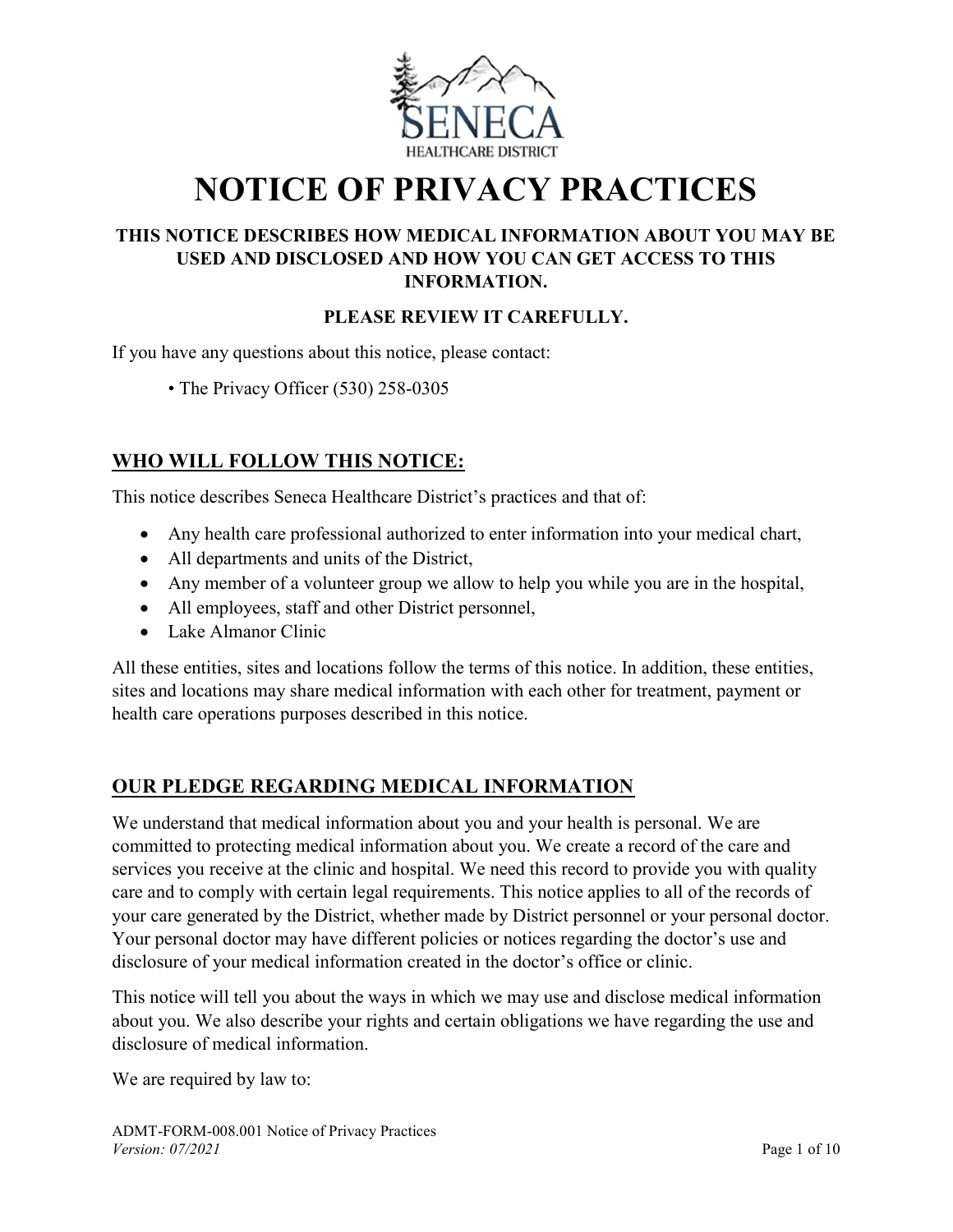- Make sure that medical information that identifies you is kept private (with certain exceptions);
- Give you this notice of our legal duties and privacy practices with respect to medical information about you;
- Follow the terms of the notice that is currently in effect

## HOW WE MAY USE AND DISCLOSE MEDICAL INFORMATION ABOUT YOU

The following categories describe different ways that we use and disclose medical information. For each category of uses or disclosures we will explain what we mean and try to give some examples. Not every use or disclosure in a category will be listed. However, all of the ways we are permitted to use and disclose information will fall within one of the categories.

## DISCLOSURE AT YOUR REQUEST

We may disclose information when requested by you. This disclosure at your request may require a written authorization by you.

## FOR TREATMENT

We may use medical information about you to provide you with medical treatment or services. We may disclose medical information about you to doctors, nurses, technicians, health care students, or other personnel who are involved in taking care of you at the hospital and/or clinic. For example, a doctor treating you for a broken leg may need to know if you have diabetes because diabetes may slow the healing process. In addition, the doctor may need to tell the dietitian if you have diabetes so that we can arrange for appropriate meals. Different departments of the District also may share medical information about you in order to coordinate the different things you need, such as prescriptions, lab work and X-rays. We also may disclose medical information about you to people outside the District who may be involved in your medical care after you leave the hospital, such as skilled nursing facilities, home health agencies, and physicians or other practitioners. For example, we may give your physician access to your health information to assist your physician in treating you.

#### ELECTRONIC SHARING AND POOLING OF YOUR INFORMATION

Seneca Healthcare District and its physicians and hospital members participate in the Health Information Exchange (HIE) of SacValley MedShare, a regional health information system that electronically links many health care providers involved in your care. Your data will become part of the SacValley MedShare and will be shared with other healthcare providers when they need to access your information for treatment and related purposes only. Having your information readily available is very important for your health care providers when making decisions about your care. If you have any questions or concerns, contact the Privacy Officer at (530) 258-0305.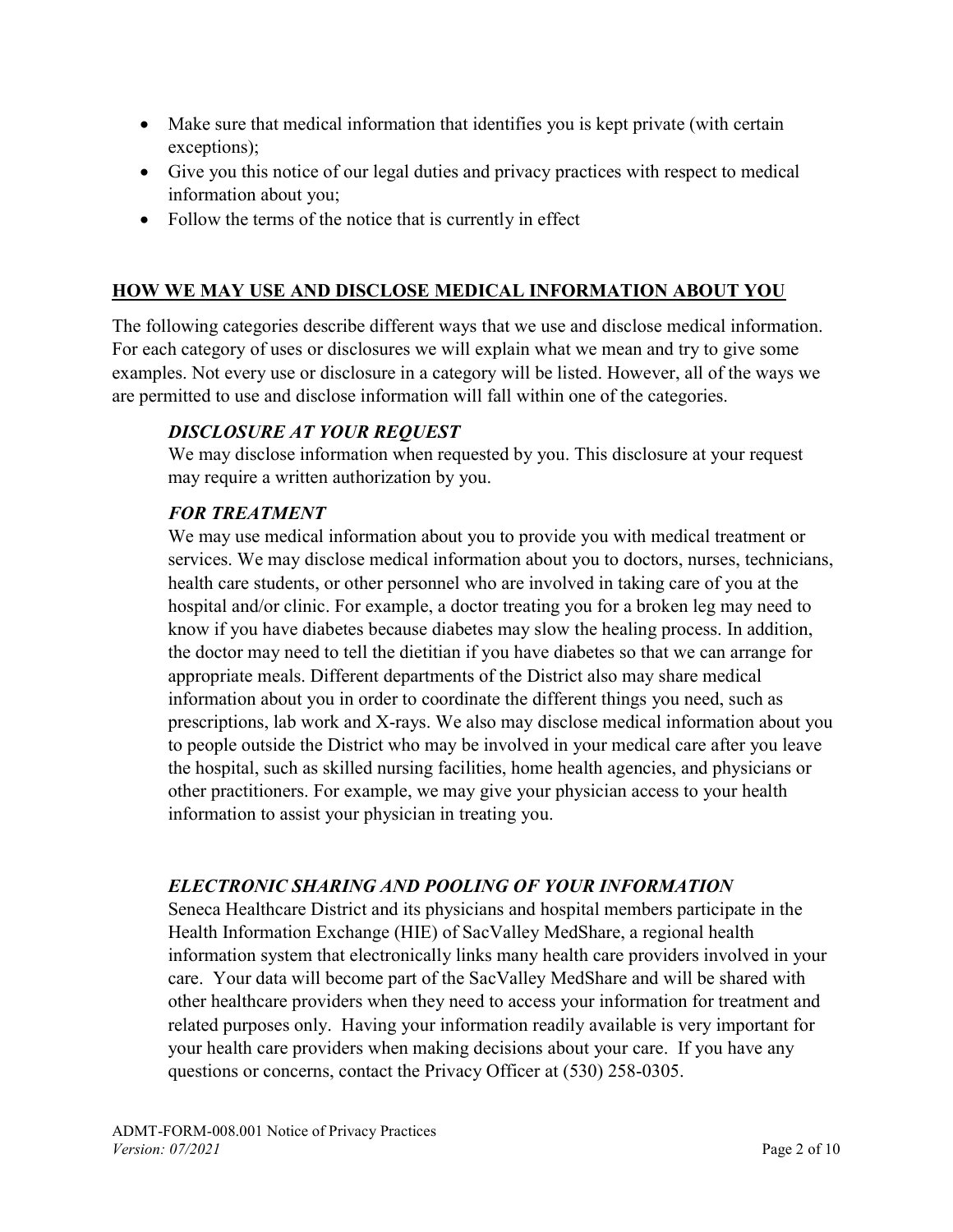If you would like to learn more about the sharing and pooling of your information, or how to Opt-Out of this process, please visit: https://sacvalleyms.org/patients. You may also contact the hospital to send you a Health Information Exchange Opt-Out Request form to complete.

#### FOR PAYMENT

We may use and disclose medical information about you so that the treatment and services you receive at the District may be billed to and payment may be collected from you, an insurance company or a third party. For example, we may need to give information about the surgery you received at the hospital to your health plan so it will pay us or reimburse you for the surgery. We may also tell your health plan about a treatment you are going to receive to obtain prior approval or to determine whether your plan will cover the treatment. We may also provide basic information about you and your health plan, insurance company or other source of payment to practitioners outside the District who are involved in your care, to assist them in obtaining payment for services they provide to you. However, we cannot disclose information to your health plan for payment purposes if you ask us not to, and you pay for the services yourself.

#### FOR HEALTH CARE OPERATIONS

We may use and disclose medical information about you for health care operations. These uses and disclosures are necessary to run the District and make sure that all of our patients receive quality care. For example, we may use medical information to review our treatment and services and to evaluate the performance of our staff in caring for you. We may also combine medical information about many District patients to decide what additional services the District should offer, what services are not needed, and whether certain new treatments are effective. We may also disclose information to doctors, nurses, technicians, medical students, and other District personnel for review and learning purposes. We may also combine the medical information we have with medical information from other hospitals to compare how we are doing and see where we can make improvements in the care and services we offer. We may remove information that identifies you from this set of medical information so others may use it to study health care and health care delivery without learning who the specific patients are.

#### FUNDRAISING ACTIVITIES

We may use medical information about you or disclose such information to a foundation related to the District, to contact you in an effort to raise money for the District and its operations. You have the right to opt out of receiving fundraising communications. If you receive a fundraising communication, it will tell you how to opt out.

#### HOSPITAL DIRECTORY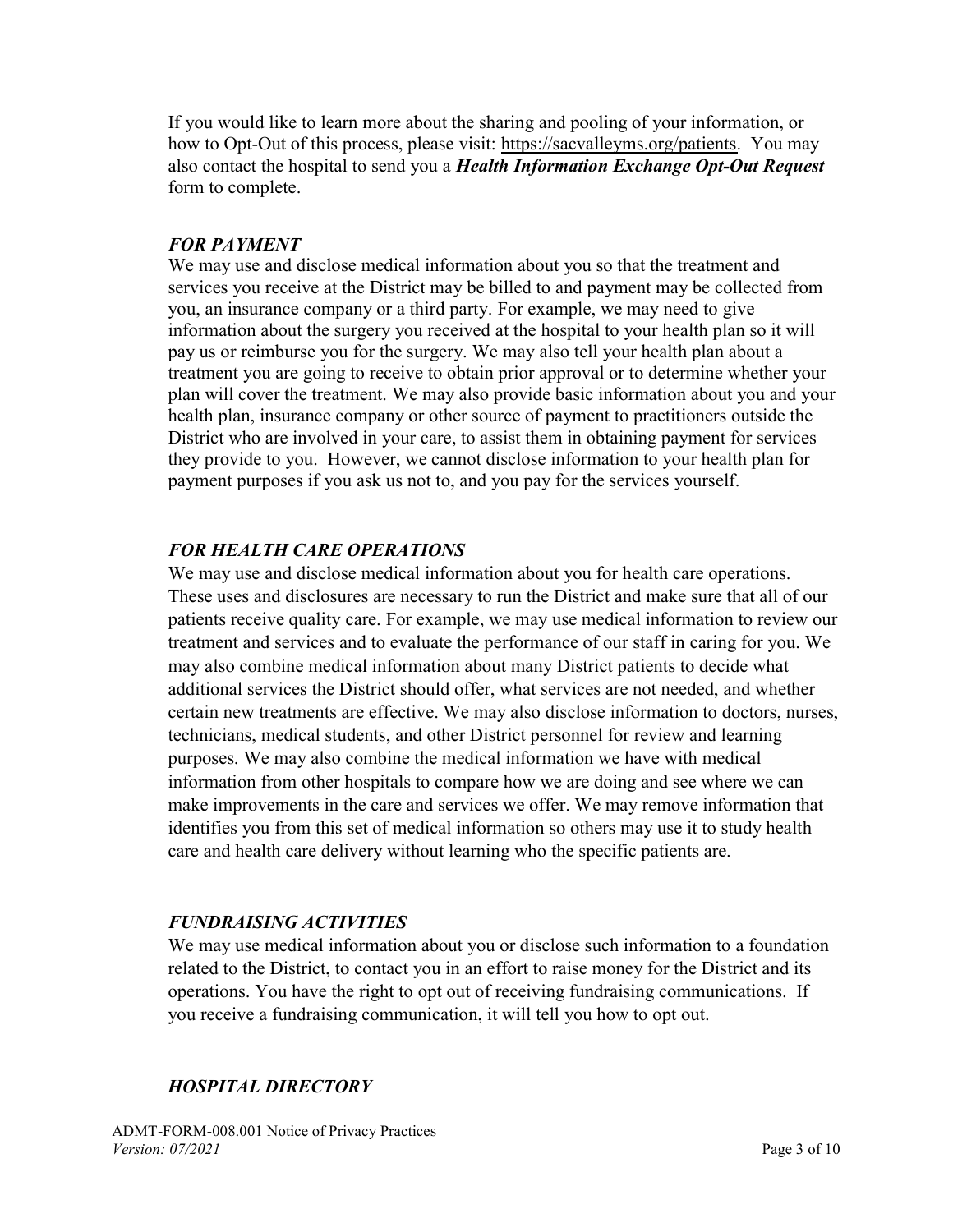We may include certain limited information about you in the hospital directory while you are a patient at the hospital. This information may include your name, location in the hospital, your general condition (e.g., good, fair, critical, or expired) and your religious affiliation. Unless there is a specific written request from you to the contrary, this directory information, except for your religious affiliation, may also be released to people who ask for you by name. Your religious affiliation may be given to a member of the clergy, such as a priest or rabbi, even if they don't ask for you by name. This information is released so your family, friends and clergy can visit you in the hospital and generally know how you are doing.

## MARKETING AND SALE

Most uses and disclosures of medical information for marketing purposes and disclosures that constitute a sale of medical information, require your authorization.

## TO INDIVIDUALS INVOLVED IN YOUR CARE OR PAYMENT FOR YOUR CARE

We may release medical information about you to a friend or family member who is involved in your medical care. We may also give information to someone who helps pay for your care. Unless there is a specific written request from you to the contrary, we may also tell your family or friends your condition and that you are in the hospital.

In addition, we may disclose medical information about you to an entity assisting in a disaster relief effort so that your family can be notified about your condition, status and location. If you arrive at the emergency department either unconscious or otherwise unable to communicate, we are required to attempt to contact someone we believe can make health care decisions for you (e.g., a family member or agent under a health care power of attorney).

## FOR RESEARCH

Under certain circumstances, we may use and disclose medical information about you for research purposes. For example, a research project may involve comparing the health and recovery of all patients who received one medication to those who received another, for the same condition. All research projects, however, are subject to a special approval process. This process evaluates a proposed research project and its use of medical information, trying to balance the research needs with patients' need for privacy of their medical information. Before we use or disclose medical information for research, the project will have been approved through this research approval process, but we may, however, disclose medical information about you to people preparing to conduct a research project, for example, to help them look for patients with specific medical needs, as long as the medical information they review does not leave the District.

#### AS REQUIRED BY LAW

We will disclose medical information about you when required to do so by federal, state or local law.

## TO AVERT A SERIOUS THREAT TO HEALTH OR SAFETY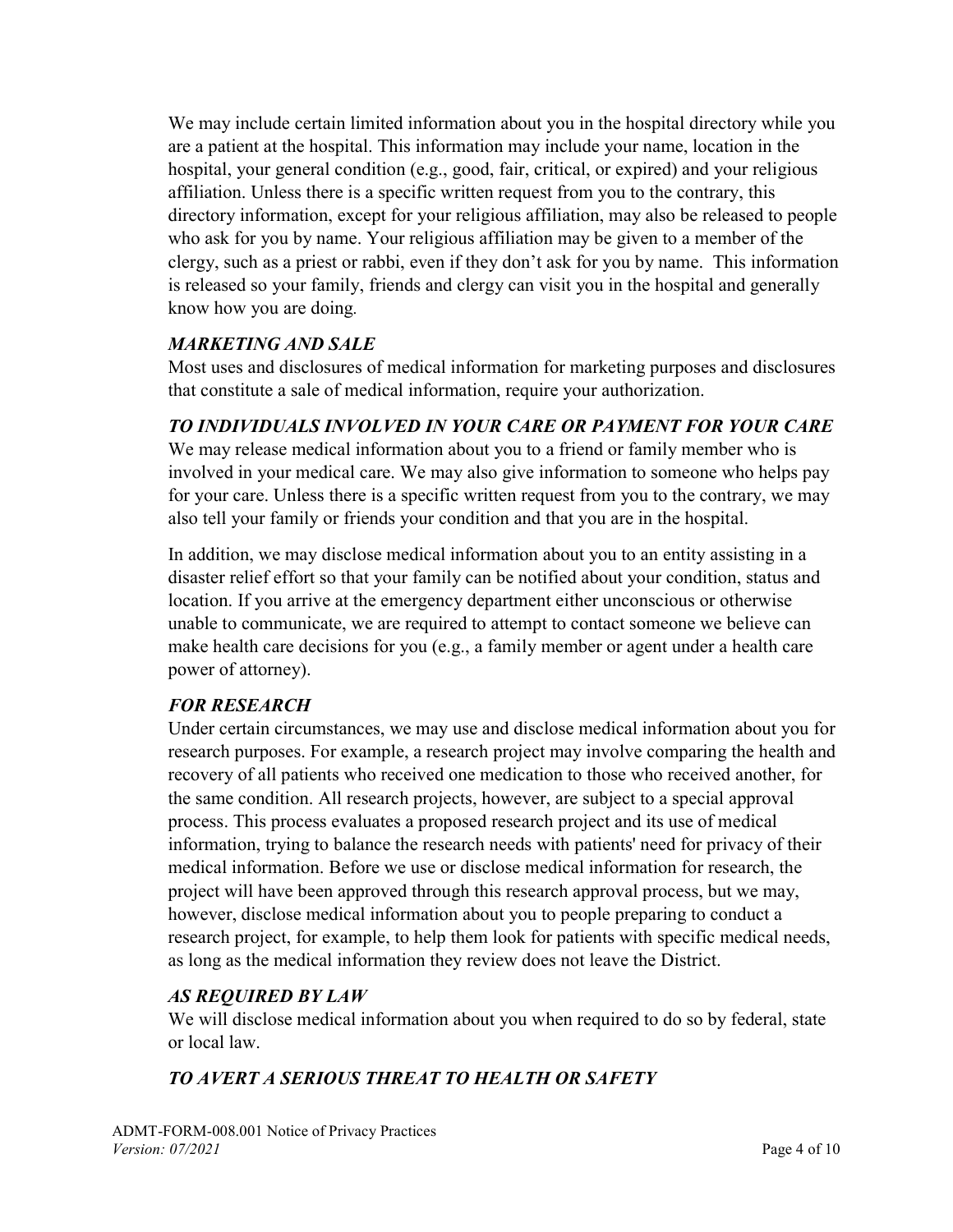We may use and disclose medical information about you when necessary to prevent a serious threat to your health and safety or the health and safety of the public or another person. Any disclosure, however, would only be to someone able to help prevent the threat.

## SPECIAL SITUATIONS

## ORGAN AND TISSUE DONATION

We may release medical information to organizations that handle organ procurement or organ, eye or tissue transplantation or to an organ donation bank, as necessary to facilitate organ or tissue donation and transplantation.

#### MILITARY AND VETERANS

If you are a member of the armed forces, we may release medical information about you as required by military command authorities. We may also release medical information about foreign military personnel to the appropriate foreign military authority.

#### WORKERS' COMPENSATION

We may release medical information about you for workers' compensation or similar programs. These programs provide benefits for work-related injuries or illness.

#### PUBLIC HEALTH ACTIVITIES

We may disclose medical information about you for public health activities. These activities generally include the following:

- To prevent or control disease, injury or disability;
- To report births and deaths;
- To report regarding the abuse of neglect of children, elders and dependent adults;
- To report reactions to medications or problems with products;
- To notify people of recalls of products they may be using;
- To notify a person who may have been exposed to a disease or may be at risk for contracting or spreading a disease or condition;
- To notify the appropriate government authority if we believe a patient has been the victim of abuse, neglect or domestic violence. We will only make this disclosure if you agree or when required or authorized by law;
- To notify emergency response employees regarding possible exposure to HIV/AIDS, to the extent necessary to comply with state and federal laws

## HEALTH OVERSIGHT ACTIVITIES

We may disclose medical information to a health oversight agency for activities authorized by law. These oversight activities include, for example, audits, investigations, inspections, and licensure. These activities are necessary for the government to monitor the health care system, government programs and compliance with civil rights laws.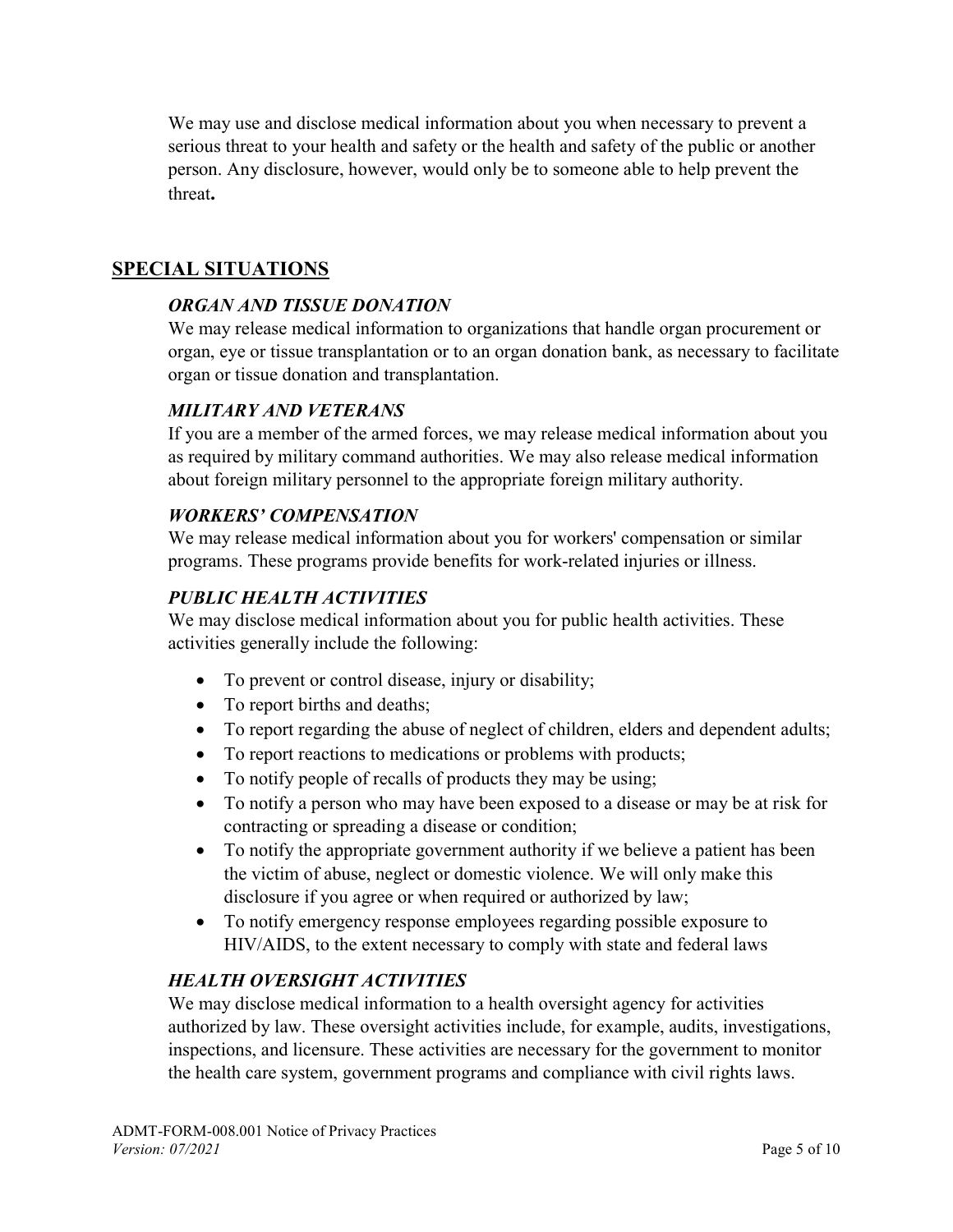# LAWSUITS AND DISPUTES

If you are involved in a lawsuit or a dispute, we may disclose medical information about you in response to a court or administrative order. We may also disclose medical information about you in response to a subpoena, discovery request, or other lawful process by someone else involved in the dispute, but only if efforts have been made to tell you about the request (which may include written notice to you) or to obtain an order protecting the information requested.

## LAW ENFORCEMENT

We may release medical information if asked to do so by a law enforcement official:

- In response to a court order, subpoena, warrant, summons or similar process;
- To identify or locate a suspect, fugitive, material witness, or missing person;
- About the victim of a crime if, under certain limited circumstances, we are unable to obtain the person's agreement;
- About a death we believe may be the result of criminal conduct;
- About criminal conduct at the hospital;
- In emergency circumstances to report a crime; the location of the crime or victims; or the identity, description or location of the person who committed the crime

#### CORONERS, MEDICAL EXAMINERS AND FUNERAL DIRECTORS

We may release medical information to a coroner or medical examiner. This may be necessary, for example, to identify a deceased person or determine the cause of death. We may also release medical information about patients of the hospital to funeral directors as necessary to carry out their duties.

#### NATIONAL SECURITY AND INTELLIGENCE ACTIVITIES

We may release medical information about you to authorized federal officials for intelligence, counterintelligence, and other national security activities authorized by law.

## PROTECTIVE SERVICES FOR THE PRESIDENT AND OTHERS

We may disclose medical information about you to authorized federal officials so they may provide protection to the President, other authorized persons or foreign heads of state or conduct special investigations.

## **INMATES**

If you are an inmate of a correctional institution or under the custody of a law enforcement official, we may disclose medical information about you to the correctional institution or law enforcement official. This disclosure would be necessary 1) for the institution to provide you with health care; 2) to protect your health and safety or the health and safety of others; or 3) for the safety and security of the correctional institution.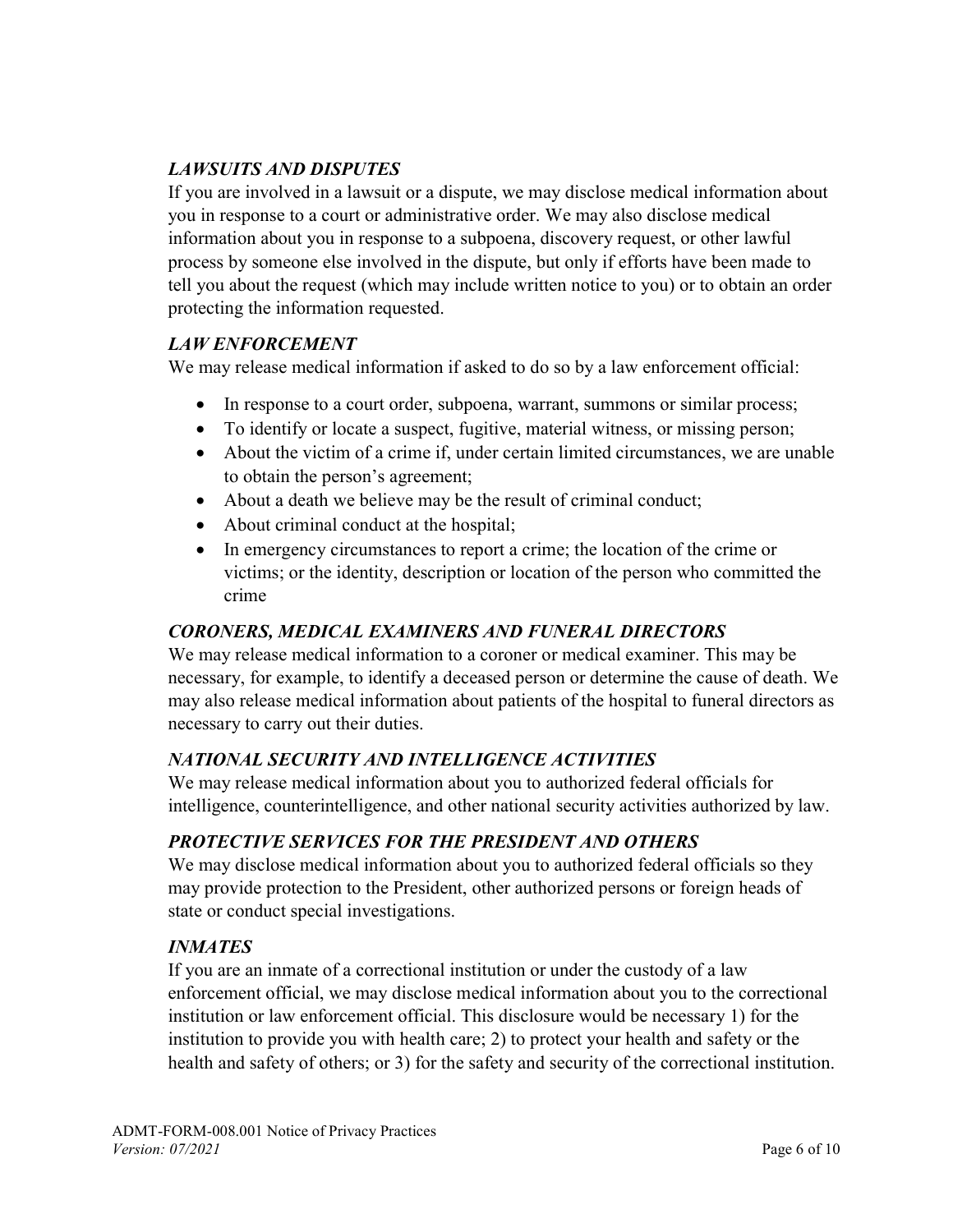## MULTIDISCIPLINARY PERSONNEL TEAMS

We may disclose health information to a multidisciplinary personnel team relevant to the prevention, identification, management or treatment of an abused child and the child's parents, or elder abuse and neglect.

## SPECIAL CATEGORIES OF INFORMATION

In some circumstances, your health information may be subject to restrictions that may limit or preclude some uses or disclosures described in this notice. For example, there are special restrictions on the use or disclosure of certain categories of information — e.g., tests for HIV or treatment for mental health conditions or alcohol and drug abuse. Government health benefit programs, such as Medi-Cal, may also limit the disclosure of beneficiary information for purposes unrelated to the program.

# YOUR RIGHTS REGARDING MEDICAL INFORMATION ABOUT YOU

You have the following rights regarding medical information we maintain about you:

#### RIGHT TO INSPECT AND COPY

You have the right to inspect and obtain copy medical information that may be used to make decisions about your care. Usually, this includes medical and billing records, but may not include some mental health information.

To inspect and obtain a copy medical information that may be used to make decisions about you, you must submit your request in writing to Seneca Healthcare District Health Information Management Department. If you request a copy of the information, we may charge a fee for the costs of copying, mailing or other supplies associated with your request.

We may deny your request to inspect and copy in certain very limited circumstances. If you are denied access to medical information, you may request that the denial be reviewed. Another licensed health care professional chosen by the District will review your request and the denial. The person conducting the review will not be the person who denied your request. We will comply with the outcome of the review.

#### RIGHT TO AMEND

If you feel that medical information that we have about you is incorrect or incomplete, you may ask us to amend the information. You have the right to request an amendment for as long as the information is kept by or for the District.

To request an amendment, your request must be made in writing and submitted to Seneca Healthcare District, HIM Department, P.O. Box 737, Chester, CA 96020. In addition, you must provide a reason that supports your request.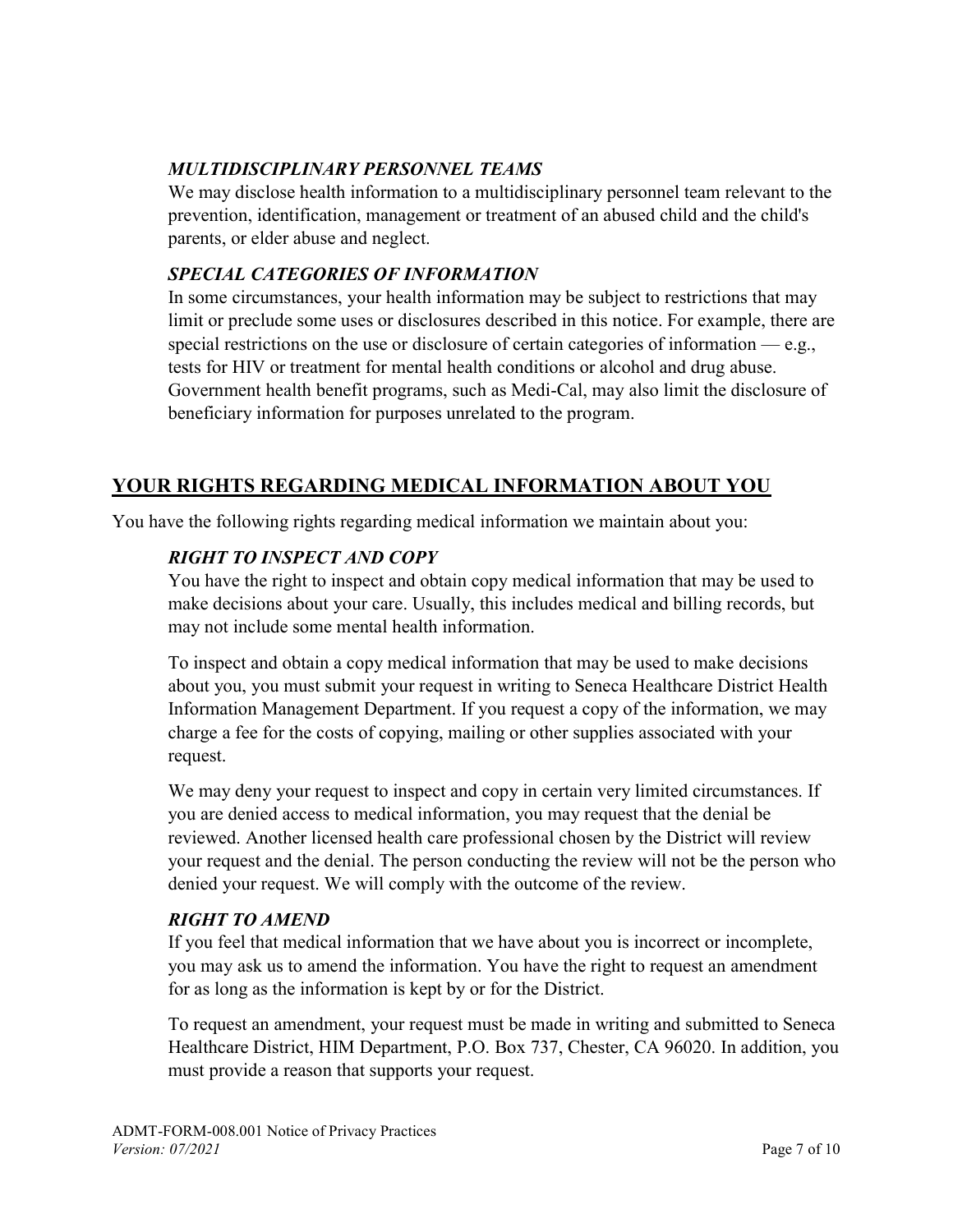We may deny your request for an amendment if it is not in writing or does not include a reason to support the request. In addition, we may deny your request if you ask us to amend information that:

- Was not created by us, unless the person or entity that created the information is no longer available to make the amendment;
- Is not part of the medical information kept by or for the District;
- Is not part of the information which you would be permitted to inspect and copy; or is accurate and complete

Even if we deny your request for amendment, you have the right to submit a written addendum, not to exceed 250 words, with respect to any item or statement in your record you believe is incomplete or incorrect. If you clearly indicate in writing that you want the addendum to be made part of your medical record, we will attach it to your records and include it whenever we make a disclosure of the item or statement you believe to be incomplete or incorrect.

# RIGHT TO AN ACCOUNTING OF DISCLOSURES

You have the right to request an "accounting of disclosures." This is a list of the disclosures we made of medical information about you other than our own uses for treatment, payment and health care operations (as those functions are described above), and with other exceptions pursuant to the law.

To request this list or accounting of disclosures, you must submit your request in writing to Seneca Healthcare District, HIM Department, P.O. Box 737, Chester, CA 96020. Your request must state a time period which may not be longer than six years. Your request should indicate in what form you want the list (for example, on paper or electronically). The first list you request within a 12-month period will be free. For additional lists, we may charge you for the costs of providing the list. We will notify you of the cost involved and you may choose to withdraw or modify your request at that time before any costs are incurred. In addition, we will notify you as required by law if your health information is unlawfully accessed or disclosed.

# RIGHT TO REQUEST RESTRICTIONS

You have the right to request a restriction or limitation on the medical information we use or disclose about you for treatment, payment or health care operations unless otherwise required by law or regulations (including Medicare, Medi-Cal, and other requirements). You also have the right to request a limit on the medical information we disclose about you to someone who is involved in your care or the payment for your care, like a family member or friend. For example, you could ask that we not use or disclose information about a surgery you had.

You have the right to restrict certain disclosures of medical information to your health plan when you (or any person other than your health plan) have paid in full for the treatment you wish to restrict disclosure for.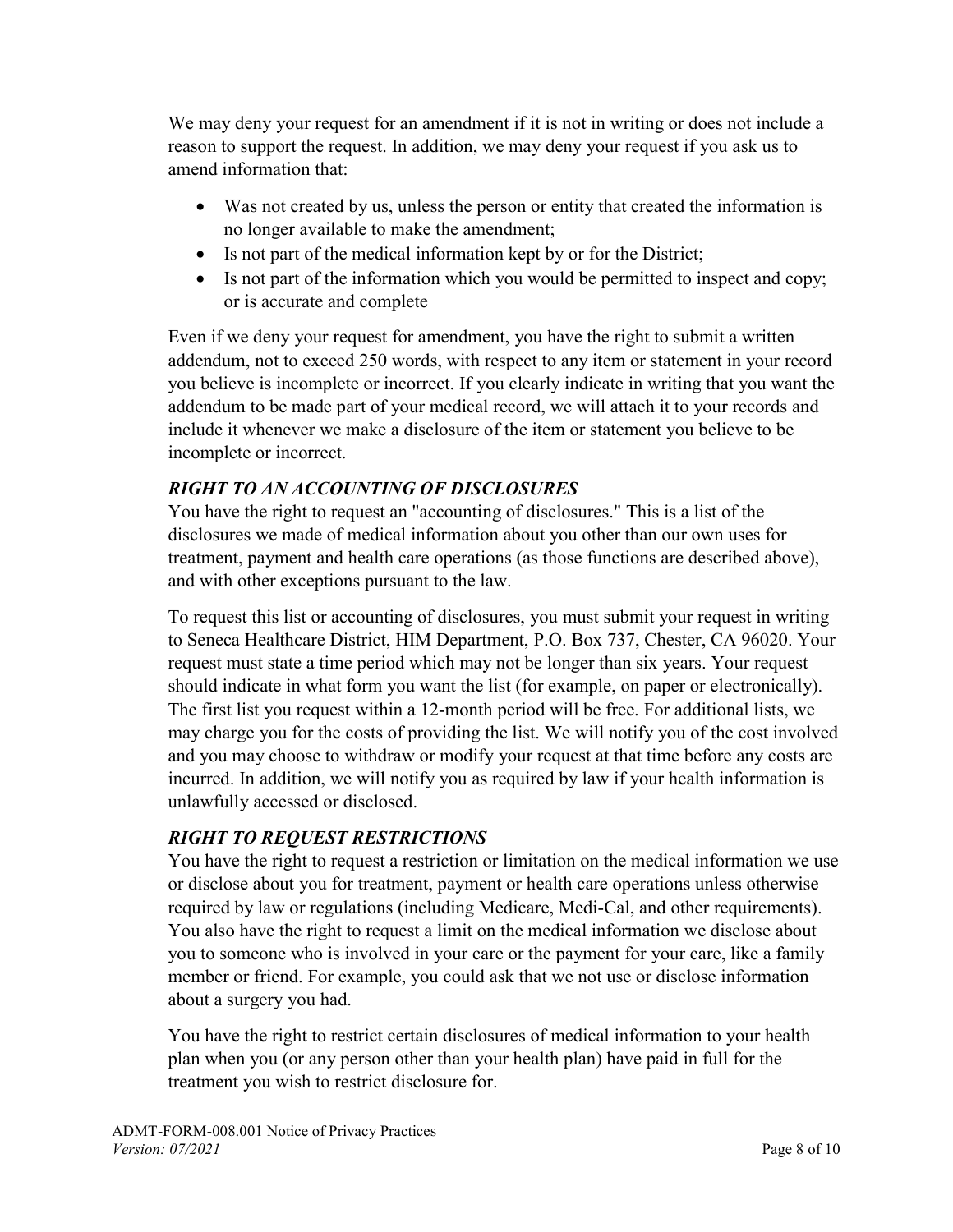We are not required to agree to your request. If we do agree, we will comply with your request unless the information is needed to provide you emergency treatment.

To request restrictions, you must make your request in writing to Seneca Healthcare District, HIM Department, P.O. Box 737, Chester, CA 96020. In your request, you must tell us 1) what information you want to limit; 2) whether you want to limit our use, disclosure or both; and 3) to whom you want the limits to apply, for example, disclosures to your spouse.

# RIGHT TO REQUEST CONFIDENTIAL COMMUNICATIONS

You have the right to request that we communicate with you about medical matters in a certain way or at a certain location. For example, you can ask that we only contact you at work or by mail.

To request confidential communications, you must make your request in writing to Seneca Healthcare District, HIM Department, P.O. Box 737, Chester, CA 96020. We will not ask you the reason for your request. We will accommodate all reasonable requests. Your request must specify how or where you wish to be contacted.

# RIGHT TO A PAPER COPY OF THIS NOTICE

You have the right to a paper copy of this notice. You may ask us to give you a copy of this notice at any time. Even if you have agreed to receive this notice electronically, you are still entitled to a paper copy of this notice.

You may obtain a copy of this notice at our website: www.senecahospital.org

To obtain a paper copy of this notice: call Seneca Healthcare District, (530) 258-2151

# CHANGES TO THIS NOTICE

We reserve the right to change this notice. We reserve the right to make the revised or changed notice effective for medical information we already have about you as well as any information we receive in the future. We will post a copy of the current notice in the hospital and clinic. The notice will contain the effective date on the first page, in the top right-hand corner. In addition, each time you register at or are admitted to the hospital or clinic for treatment or health care services as an inpatient or outpatient, we will offer you a copy of the current notice in effect.

# **COMPLAINTS**

If you believe your privacy rights have been violated, you may file a complaint with the District or with the Secretary of the U.S. Department of Health and Human Services. To file a complaint with the District, contact the Privacy/Compliance Officer, Seneca Healthcare District, P.O. Box 737, Chester, CA 96020. All complaints must be submitted in writing.